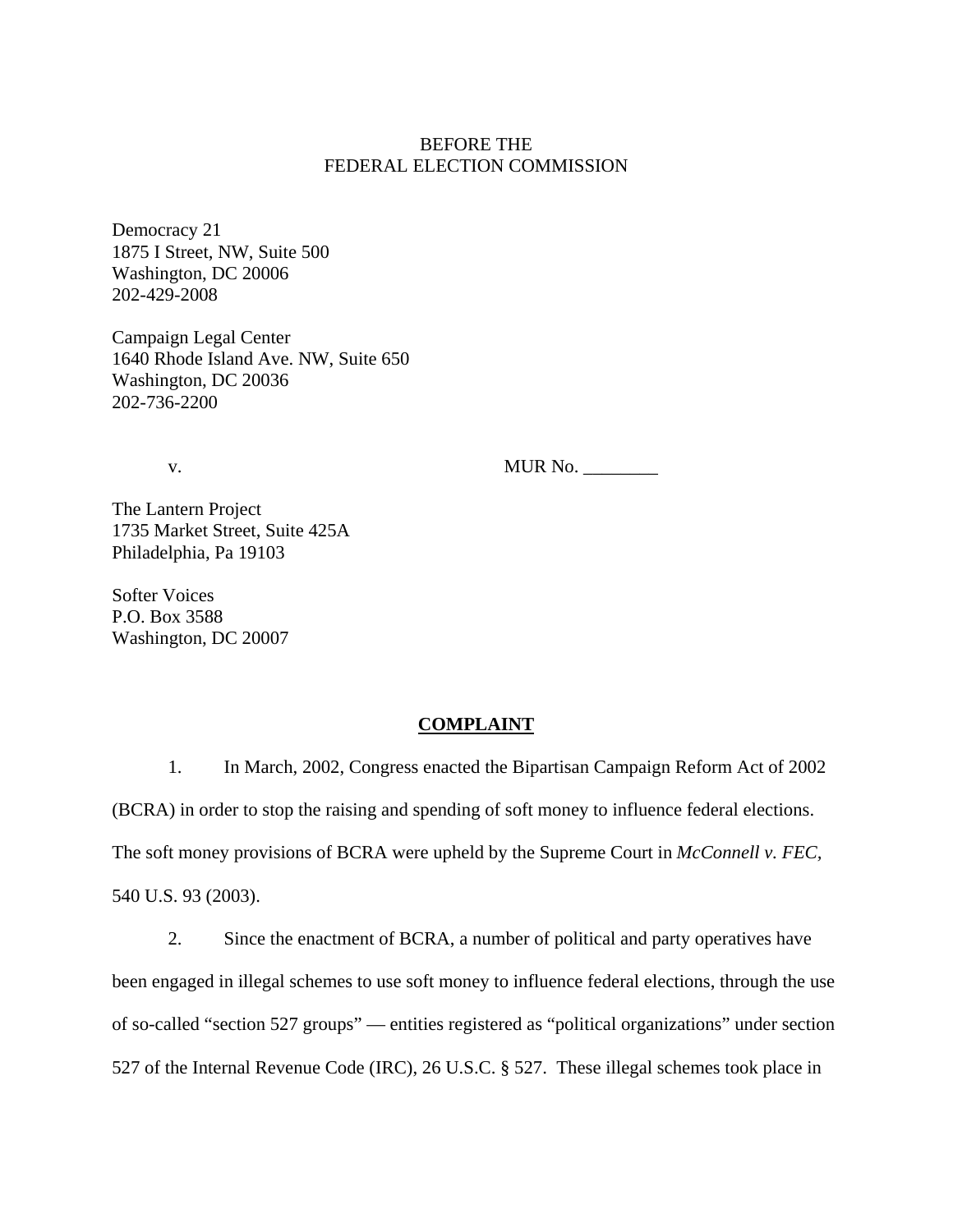the 2004 federal elections and, in the absence of any effective enforcement of the law by the Commission, are again taking place in the 2006 federal elections.

3. The Supreme Court in *McConnell* took specific note of "the hard lesson of circumvention" that is taught "by the entire history of campaign finance regulation." 540 U.S. at 165. The deployment of "section 527 groups" as a new vehicle for using soft money to pay for partisan activities to influence federal elections is simply the latest chapter in the long history of efforts to evade and violate the federal campaign finance laws.

4. The Lantern Project and Softer Voices are each registered with the IRS as a section 527 group and are each *not* registered with the Commission as a political committee. However, both groups are, in fact, federal political committees. Each group is an entity which, as a 527 group, has a "major purpose" to influence candidate elections, and more specifically, federal candidate elections, and which has spent significant amounts of funds to influence the 2006 congressional elections. These "political committees" are therefore required to register with the Commission under the federal campaign finance laws, and are subject to the federal contribution limits, source prohibitions and reporting requirements on the funds they receive. As a political committee, each of these groups may not receive more than \$5,000 per year from an individual donor, and may not receive any union or corporate treasury funds whatsoever. 2 U.S.C.  $\S$  441a(a)(1)(C), 441b(a). These limits and prohibitions apply to all "political committees," including those that engage in independent spending. 11 C.F.R.  $\S$  110.1(n). Furthermore, as political committees, each of these groups is required to file periodic reports with the Commission, disclosing all receipts and disbursements. 2 U.S.C. § 434.

5. The Supreme Court in *McConnell* took specific – and repeated – note of the central role of the Federal Election Commission in improperly creating the soft money loophole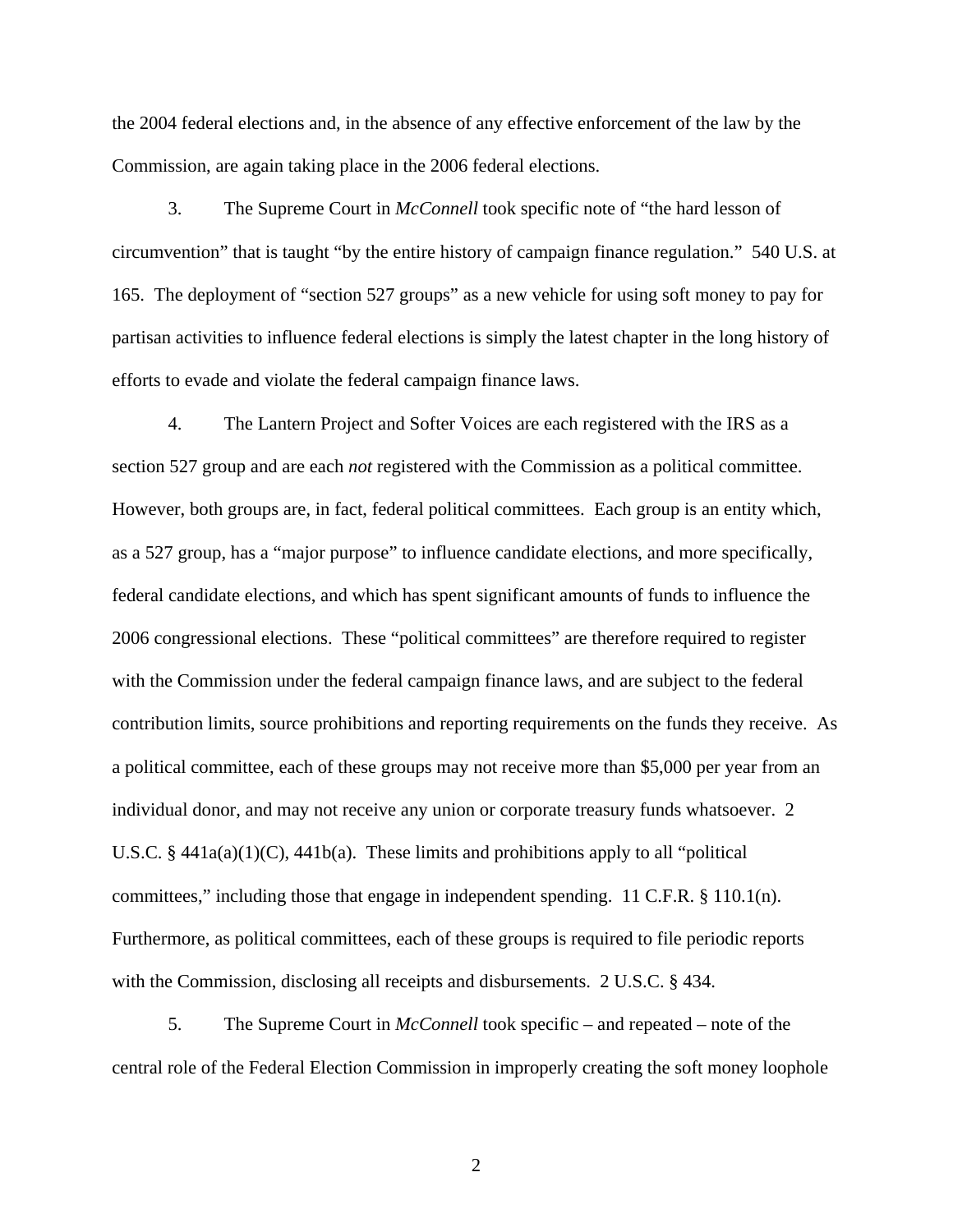that was used by federal candidates and political parties to circumvent the federal campaign finance laws. The massive flow of soft money through the political parties into federal elections was made possible by the Commission's allocation rules, which the Court described as "FEC regulations [that] permitted more than Congress, in enacting FECA, had ever intended." 540 U.S. at 142 n.44. Indeed, the Court noted that the existing Federal Election Campaign Act (FECA), which had been upheld in *Buckley,* "was *subverted* by the creation of the FEC's allocation regime" which allowed the parties "to use vast amounts of soft money in their efforts to elect federal candidates." *Id.* (emphasis added). The Court flatly stated that the Commission's rules "invited widespread circumvention" of the law. *Id.* at 145.

6. It is critically important that the Commission not repeat this history here. The Commission must ensure that it does not once again subvert and invite "widespread circumvention" of the law by licensing the spending of massive amounts of soft money to influence federal elections, this time through section 527 groups whose major purpose is to influence federal elections.

7. The Commission has the authority to take enforcement action based on a complaint where it finds reason to believe that a person "has committed, or is about to commit," a violation of the law. 2 U.S.C. §§ 437g(a)(2), 437g(a)(4)(A)(i), 437g(a)(6)(A); *see also* 11 C.F.R. § 111.4(a) ("Any person who believes that a violation…has occurred *or is about to occur* may file a complaint….") (emphasis added). Based on published reports, the named respondents here have committed violations of the law by raising and spending significant amounts of soft money — including large individual contributions — to influence the 2006 congressional elections. The respondents are doing so without registering as federal political committees and without complying with the rules applicable to such political committees. The Commission has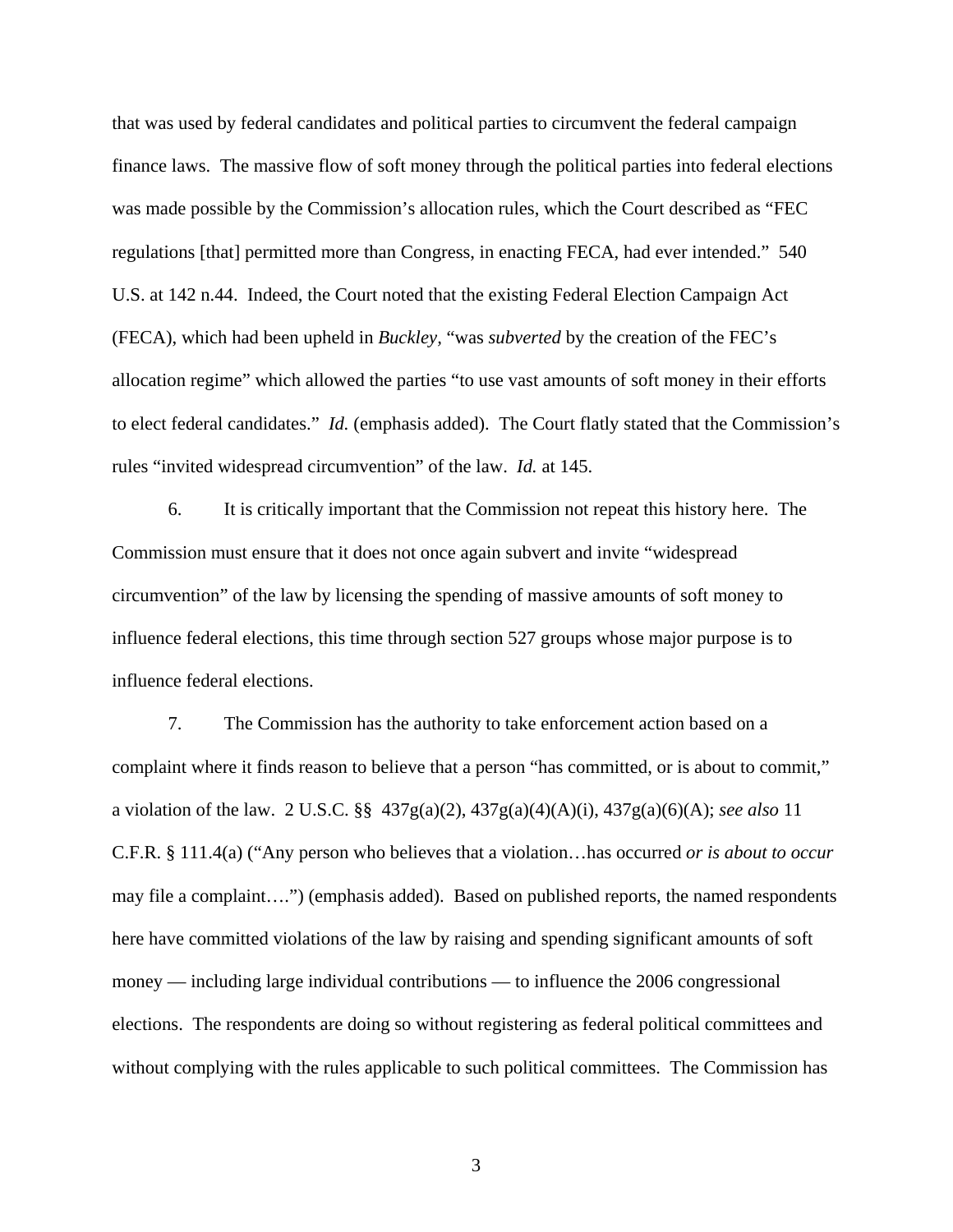a responsibility and obligation to act expeditiously to prevent the violations of the law that are occurring and that are threatened by the widely publicized activities of these section 527 groups.

### **The Lantern Project**

8. The Lantern Project was established on January 10, 2005 as a "political organization" under section 527 of the Internal Revenue Code, 26 U.S.C.  $\S 527$ .

9. The Lantern Project has made clear that its major purpose is to influence the Pennsylvania senatorial race in the 2006 congressional elections and defeat Senator Rick Santorum (R-PA), who is running for re-election.

10. The URL for The Lantern Project's Web site is www.santorumexposed.com. According to the group's Web site, "We believe that Rick Santorum has failed to use his position as a U.S. Senator to improve the lives of most Americans, and **our mission here is simple: To shine a light on the facts about Rick Santorum's extreme positions, failed policies and hypocritical statements — and let the facts speak for themselves.**"[2](#page-3-1)

11. The Lantern Project's Web site is focused exclusively on Senator Santorum, featuring videos, articles and editorials attacking Santorum.

12. The Web site features a section titled "Santorum on the Issues" which attacks Senator Santorum's position on issues such as social security, medical malpractice, minimum wage, education and stem cell research.<sup>[3](#page-3-2)</sup>

13. According to Forms 8872 filed with the IRS and electioneering communication reports (Form 9) filed with the FEC, The Lantern Project has raised at least

<span id="page-3-0"></span> $\frac{1}{1}$  A copy of its Form 8871, Notice of Section 527 Status, filed with the IRS, is attached as Exhibit A.

<span id="page-3-1"></span><sup>2</sup> A printout of the Web site's homepage is attached as Exhibit B (Emphasis in original).

<span id="page-3-2"></span><sup>3</sup> *See* [http://santorumexposed.com/index.php.](http://santorumexposed.com/index.php) (Last Accessed: 10/03/06).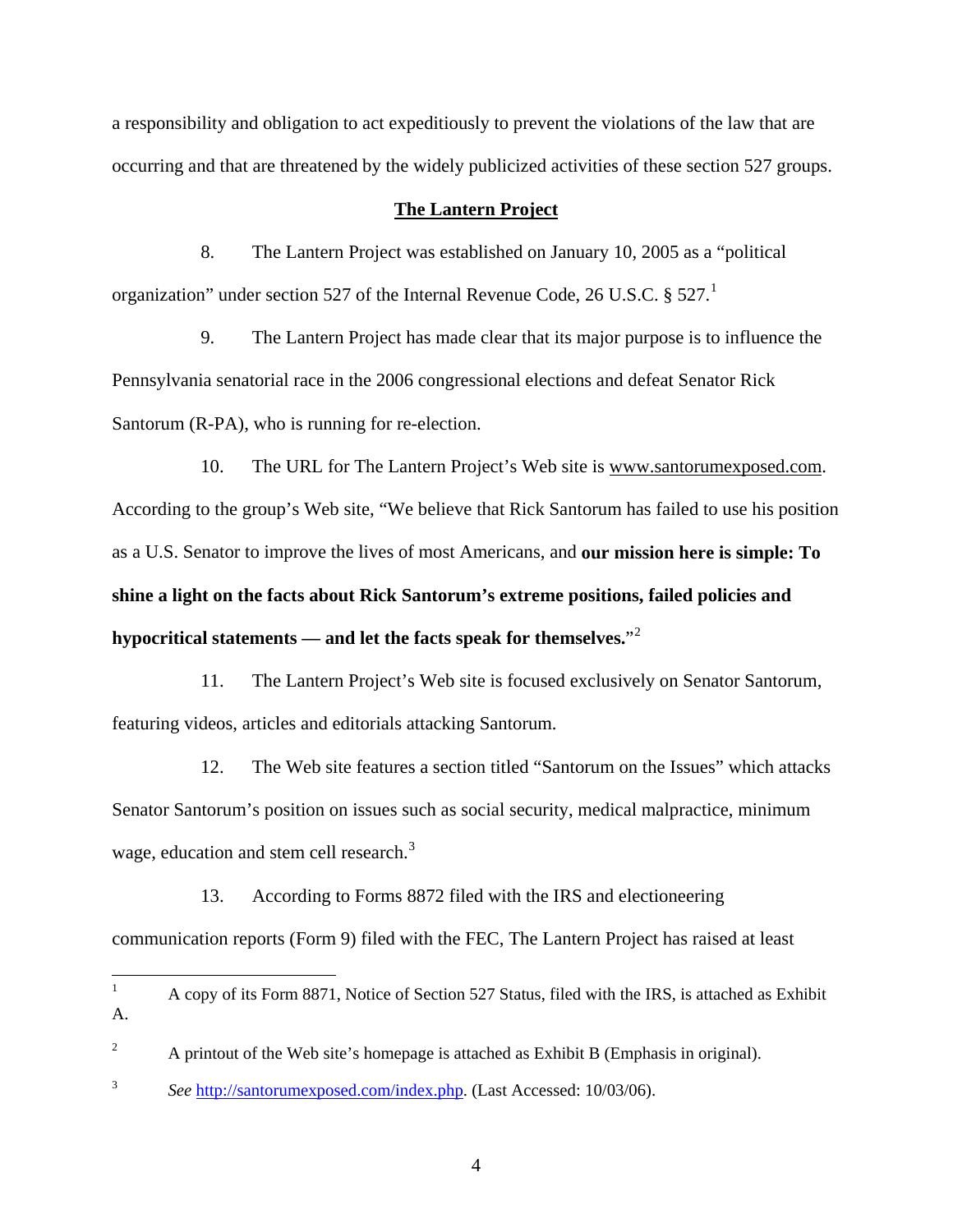\$1,670,050 and has made disbursements of at least \$1,459,310, during the period from July 1, 2005 to October 10, 2006. $4$  According to the Forms 8872, the Lantern Project has received contributions of \$2[5](#page-4-1)0,000 from SEIU, a labor organization,<sup>5</sup> \$100,000 from Lewis Cullman, \$100,000 from Bob Sillerman, \$100,000 from Tim Gill, \$100,000 from Peter Lewis, \$50,000 from the law firm of Berger & Montague (as well as additional \$25,000 contributions each from partners Daniel Berger and H. Laddie Montague Jr.), \$35,000 from John Hunting, \$25,000 from the Laborers Political League Education Fund, a labor organization, \$50,000 (in two contributions) from Local 1776 United Food and Commercial Workers, a labor organization, and an additional \$25,000 from United Food and Commercial Workers International Union.

14. According to information on the group's Web site, The Lantern Project has funded eight TV ads, one Internet ad and one radio ad, each of which refer to and attack Senator Santorum. One of the TV ads, titled "Lobbyists," states, "Rick Santorum's committees accepted more money from lobbyists last year than any other member of Congress. No wonder Santorum voted to give billions in special tax breaks to oil companies. What was he thinking?"<sup>[6](#page-4-2)</sup>

15. Another TV ad, titled "Security," states, "Rick Santorum is working with George Bush to privatize social security, eliminating the guaranteed benefit for seniors and putting your retirement security at risk. What is he thinking?"<sup>[7](#page-4-3)</sup>

<span id="page-4-0"></span> $\frac{1}{4}$  Forms 8872 filed with the IRS and electioneering communication reports filed with the FEC (FEC Form 9) are attached as Exhibit C. (There are no Forms 8872 available on the IRS Web site for the period from January 1, 2005 to June 30, 2005.)

<span id="page-4-1"></span><sup>5</sup> This amount was contributed on November 9, 2005 (\$100,000) and March 22, 2006 (\$150,000).

<span id="page-4-2"></span><sup>6</sup> A clip of the ad titled "Lobbyists," is available at <http://www.santorumexposed.com/pages/video/lobbyists.php> (Last Accessed: 10/03/06).

<span id="page-4-3"></span><sup>7</sup> A clip of the ad titled "Security," is available at [http://www.santorumexposed.com/pages/video/securityad.php](http://www.santorumexposed.com/%20pages/video/securityad.php) (Last Accessed: 10/03/06).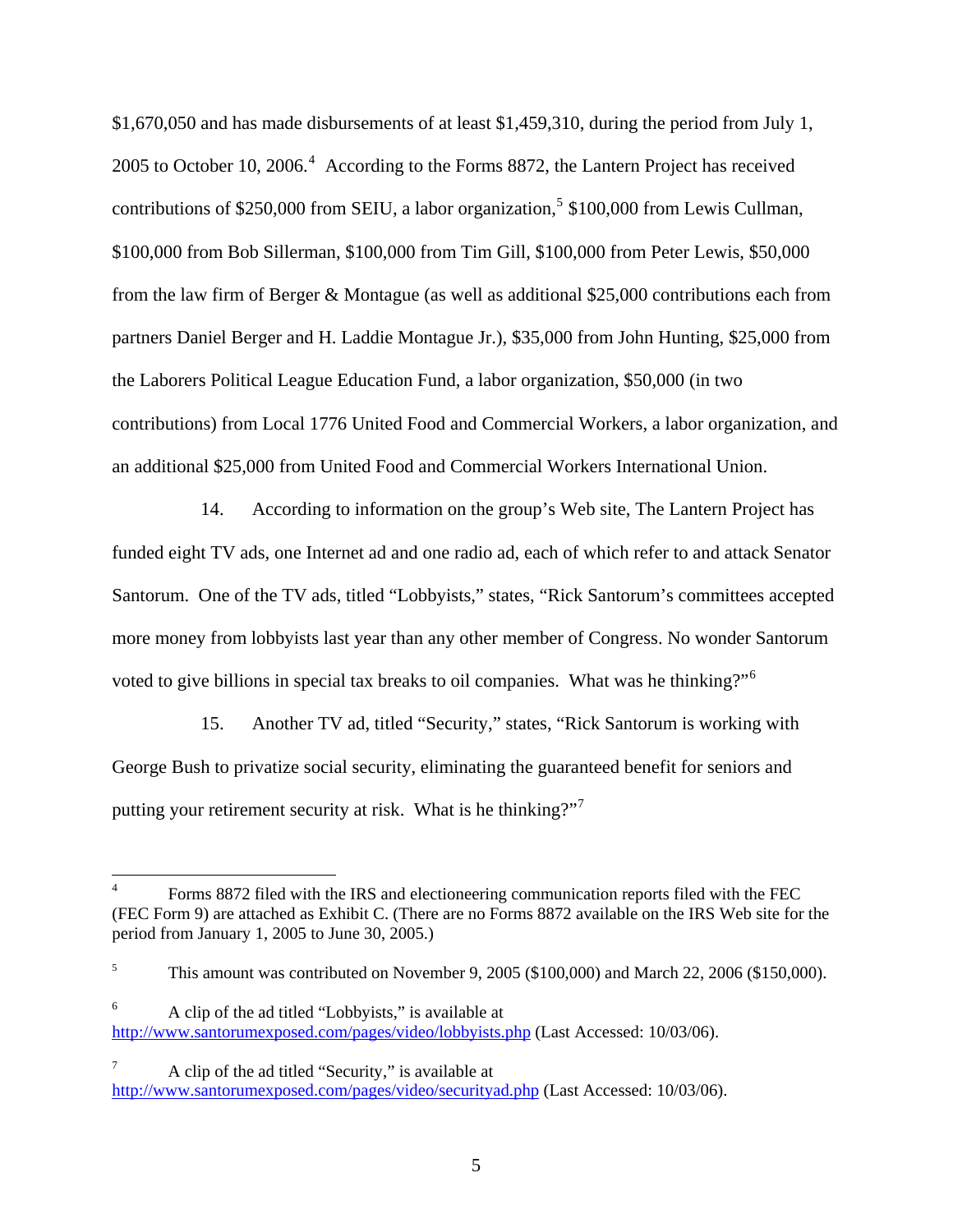16. Another TV ad, titled "Overtime," states "It's hard to make ends meet. But Rick Santorum wants to let businesses eliminate overtime pay for millions of Americans. Even if they work for more than 40 hours a week. What is he thinking?"<sup>[8](#page-5-0)</sup>

17. Another TV ad, titled "Sides," states, "From privatizing social security to cutting student loans for the middle class, when Rick Santorum has to choose between siding with George Bush, or middle class Pennsylvanians, Santorum supports Bush. What is he thinking?" $9$ 

### **Softer Voices**

18. "Softer Voices" was established on July 15, 2004 as a "political organization" under section 527 of the Internal Revenue Code, 26 U.S.C.  $\S 527$ .<sup>[10](#page-5-2)</sup>

19. Softer Voices has made clear that its major purpose in this election cycle is to influence the 2006 Pennsylvania senatorial race by promoting or supporting Senator Rick Santorum (R-PA) and attacking or opposing his Democratic challenger, State Treasurer Bob Casey.

20. According to Forms 8872 filed with the IRS, Softer Voices has raised \$975,000, during the period from July 1, 2005 to September 30, 2006. The total amount was raised from six donors whose contributions ranged from \$25,000 to \$400,000.<sup>[11](#page-5-3)</sup>

 $\overline{a}$ 

<span id="page-5-0"></span><sup>8</sup> A clip of the ad titled "Overtime," is available at [http://www.santorumexposed.com/pages/video/overtime.php](http://www.santorumexposed.com/%20pages/video/overtime.php) (Last Accessed: 10/03/06).

<span id="page-5-1"></span><sup>9</sup> A clip of the ad titled "Sides," is available at [http://www.santorumexposed.com/pages/video/sides.php](http://www.santorumexposed.com/pages/video%20/sides.php). (Last Accessed: 10/03/06).

<span id="page-5-2"></span><sup>&</sup>lt;sup>10</sup> A copy of its Form 8871, Notice of Section 527 Status, filed with the IRS, is attached as Exhibit D.

<span id="page-5-3"></span><sup>&</sup>lt;sup>11</sup> Copies of the Forms 8872 filed with the IRS are attached as Exhibit E. There are no reports available on the IRS Web site for the period from January 1, 2005 to June 30, 2005.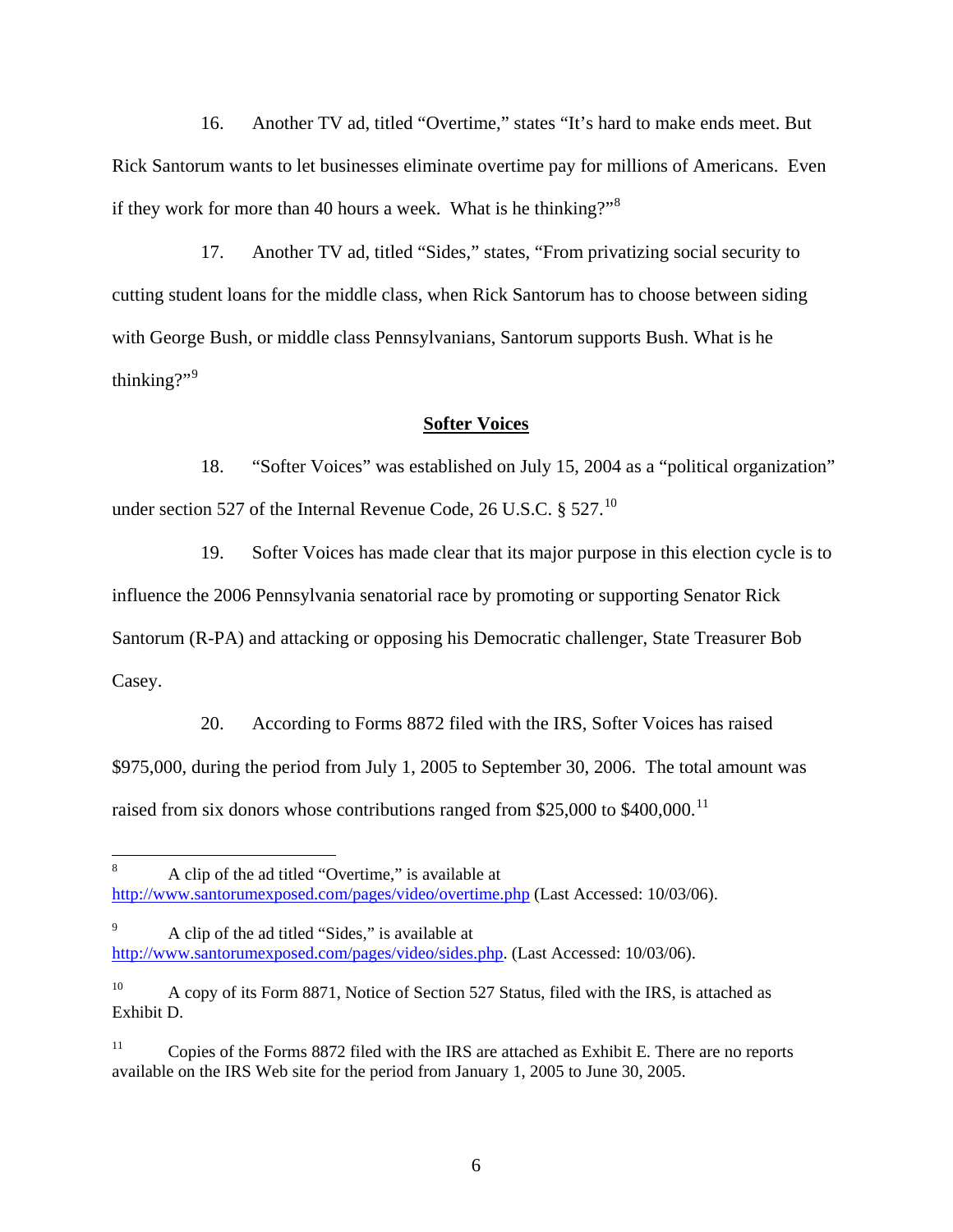21. According to the IRS reports, Dr. John Templeton contributed \$400,000 to Softer Voices. According to an October 2, 2006 article in the *New York Sun*, "Dr. Templeton has given about \$1 million in the past four years to the College Republican National Committee and has supported other conservative causes, including groups that pilloried Senator Kerry in the 2004 presidential campaign, Progress for America and Swift Boat Veterans for Truth."<sup>[12](#page-6-0)</sup>

22. The *New York Sun* article notes, "Under federal law, Mr. Templeton . . . cannot donate to American political campaigns. The Tennessee native renounced his American citizenship in 1968 and moved to the Bahamas in a bid to avoid taxes on the several billion dollars he reportedly made from his investment empire."<sup>[13](#page-6-1)</sup>

23. According to IRS Reports, contributions to Softer Voices also include \$250,000 from Foster Friess, \$150,000 from Carl Lindner, \$100,000 from Rob Arkley, \$50,000 from Richard DeVos and \$25,000 from Frank J. Hanna III.

24. According to a *Philadelphia Inquirer* article (October 3, 2006) Lisa Schiffren, a co-founder of Softer Voices, stated about efforts by 527 groups, "Of course, it is a way around campaign finance law."[14](#page-6-2) According to *The Philadelphia Inquirer* article, "five wealthy conservatives" donated "as much as they legally could to Santorum's campaign—and then gave thousands more to Softer Voices …."[15](#page-6-3)

<span id="page-6-3"></span> $^{15}$  *Id.* 

<span id="page-6-0"></span> $12$ 12 J. Gerstein, "Political Group Shells Out \$1M to Boost Santorum's Popularity With Women," *The New York Sun* (October 2, 2006) (Exhibit F).

<span id="page-6-1"></span><sup>13</sup> *Id*.

<span id="page-6-2"></span><sup>14</sup> C. Budoff, "Soft money playing hardball in Pa.," *The Philadelphia Inquirer* (October 3, 2006) (Exhibit G).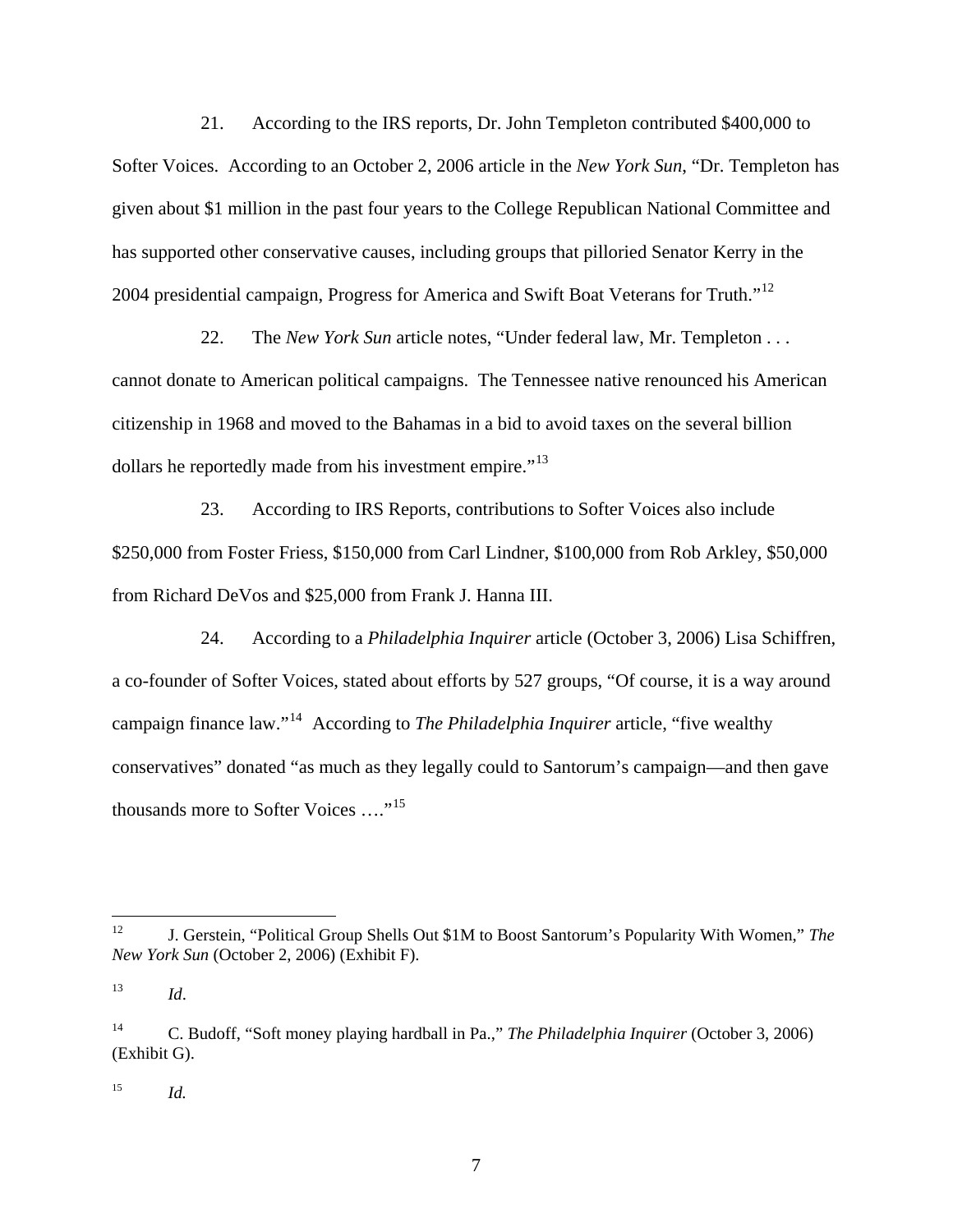25. According to the Form 8872 IRS reports, Softer Voices has made disbursements of \$918,241, during the period from July 1, 2005 to September 30, 2006, with all of the disbursements reported as being made during the month of September 2006.<sup>[16](#page-7-0)</sup>

26. According to the October 2, 2006 article in *The New York Sun*, Softer Voices is trying to "soften the image of Senator Santorum of Pennsylvania in the hope of boosting his standing with female voters and saving his Senate seat for the Republican Party."<sup>[17](#page-7-1)</sup>

27. Softer Voices has funded three ads, to date, that promote or support Senator Santorum. The first ad, titled "Who I Am Today," features Bylly Jo Morton, who was employed by Senator Santorum while being on welfare. The ad promotes or supports Senator Santorum. The ad states, "Senator Santorum was looking to hire someone who was on welfare and give them an opportunity to do something better with their life. And that was me." The ad also states, "I could not tell him thank you enough for what he did for me. Because he gave the chance I needed to become who I am today."[18](#page-7-2) According to an article in *The Philadelphia Inquirer* about the ad, "Thanks to just five wealthy conservatives, the ad is on a \$1 million rotation through TV sets across Pennsylvania in the campaign's critical final weeks."[19](#page-7-3)

28. The second ad funded by the group is titled "Family." The ad promotes or supports Senator Santorum and attacks his opponent, Bob Casey. The ad states, "Welfare reform has moved millions of people from welfare to work. However Bob Casey opposed these important and successful reforms. Senator Rick Santorum not only helped author and pass the

<span id="page-7-0"></span> $16\,$ <sup>16</sup> *See* Exhibit E.

<span id="page-7-1"></span><sup>17</sup> *See* Exhibit F.

<span id="page-7-2"></span><sup>&</sup>lt;sup>18</sup> A copy of the transcript of the ad, "Who I Am Today," is attached as Exhibit H.

<span id="page-7-3"></span><sup>19</sup> *See* Exhibit G.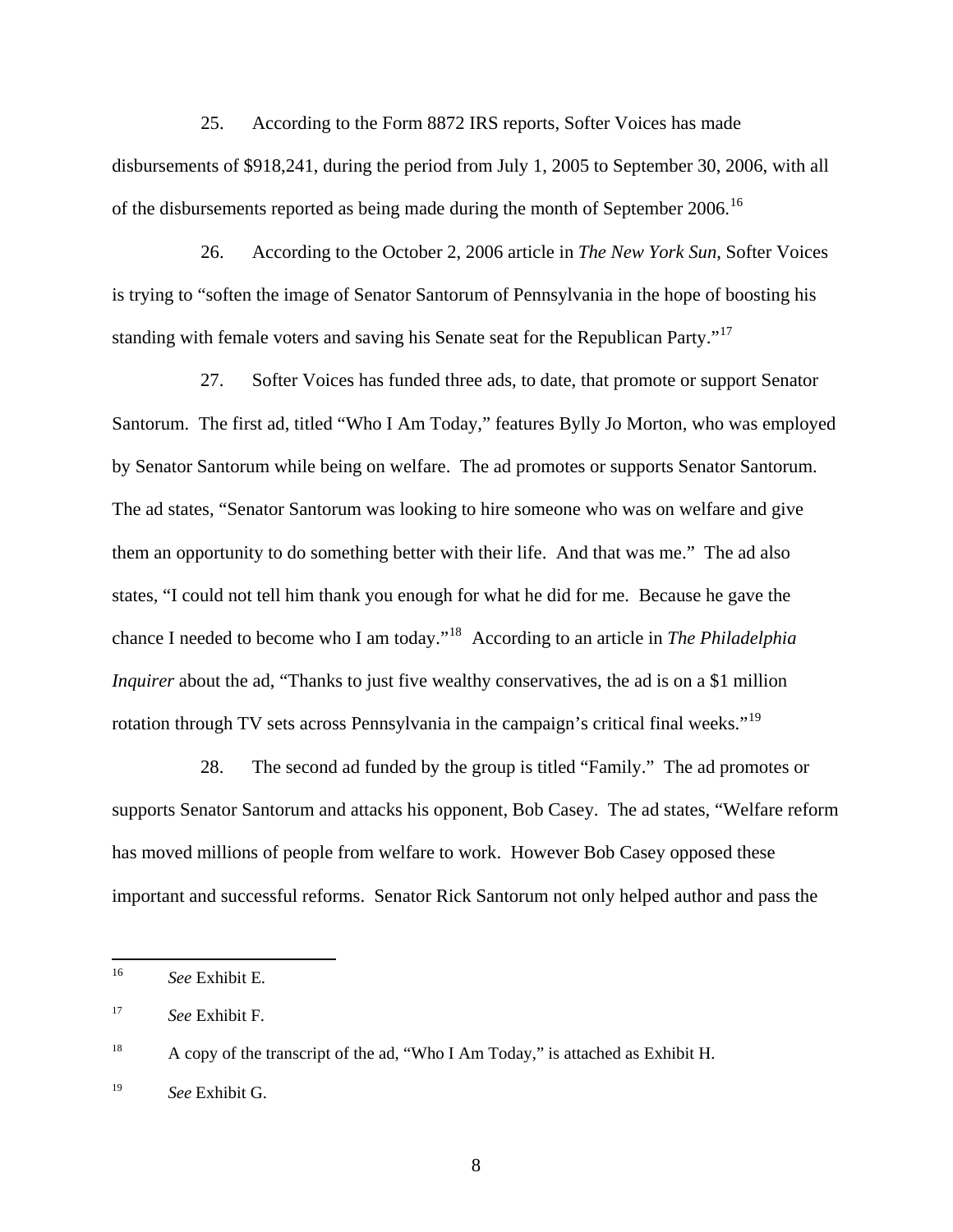historic welfare to work legislation—he even went one step further." The ad then shows Bylly Jo Morton, who among other things says, "Senator Santorum and his staff cared about me. He helped provide for my family and he got me where I am. And that is a successful educated teacher."[20](#page-8-0) According to the October 2, 2006 article in *The New York Sun,* quoting Lisa Schiffren:

Mr. Santorum's Democratic opponent, Robert Casey Jr., does not support the socalled welfare reform bill signed by President Clinton in 1996.

"We love this issue," a former speechwriter for Vice President Quayle and founder of Softer Voices, Lisa Schiffren, told The New York Sun. "It's really important for conservatives to remember *and for voters to remember* that welfare reform was a conservative issue and that people like Rick Santorum made it happen and that people like Bill Clinton signed that bill kicking and screaming."

The article further stated:

Ms. Schiffren, who is best known for Mr. Quayle's 1992 speech accusing Hollywood of using a television series, 'Murphy Brown,' to glamorize single motherhood, said Mr. Santorum is suffering from women's perceptions that he is rigid and unforgiving. "Women in general don't like to feel they're being mean *by voting for a candidate* who occasionally sounds too sure of himself and takes moral positions that can be off-putting," she said. $^{21}$  $^{21}$  $^{21}$ 

29. The third ad funded by Softer Voices, features Jon Shestak, "a leading

advocate for autistic kids," according to the ad. The ad promotes or supports Senator Santorum.

In the ad, Shestak says, "I am a liberal democrat from Pennsylvania and I am also the father of

an autistic son. I disagree with Rick Santorum about a lot of things. But what everyone who

lives with someone with autism needs to know, is that Rick Santorum is the greatest champion in

Congress our kids have ever had. Ever." Shestak adds, "Autism is an emergency. It's like

<span id="page-8-0"></span><sup>20</sup> A copy of the transcript of the ad, "Family," is attached as Exhibit I.

<span id="page-8-1"></span><sup>21</sup> *See* Exhibit F (emphasis added).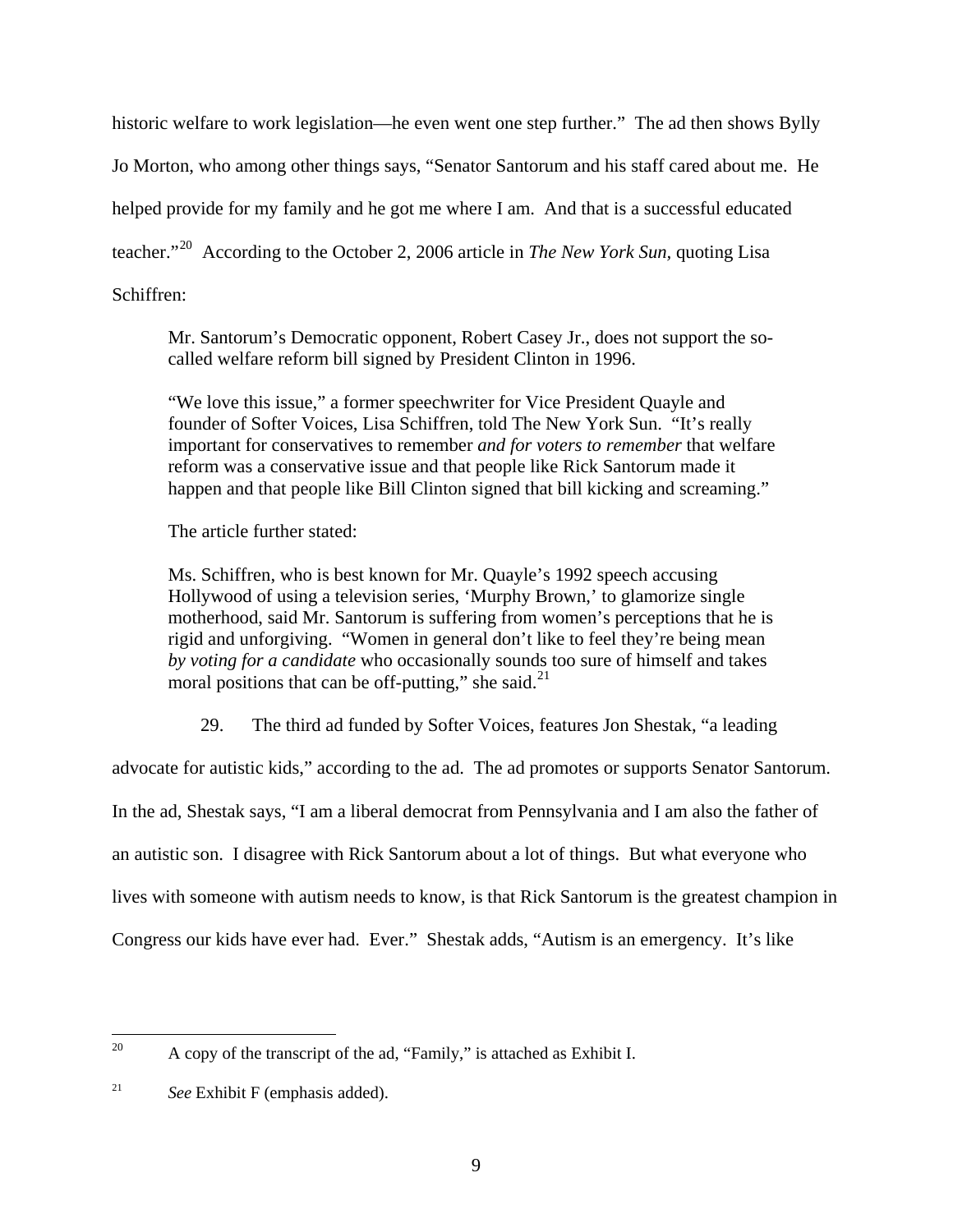another one of our kids has been kidnapped every 20 minutes. Rick Santorum gets it. And he is doing everything he can to help our kids."<sup>[22](#page-9-0)</sup>

### **Violation of Law (Political Committee Status)** [23](#page-9-1)

30. Softer Voices and The Lantern Project are each "political committees" under the federal campaign finance law. Each is an entity which (1) has a "major purpose" to influence candidate elections, and in particular, federal candidate elections, and (2) has received contributions or made expenditures of more than \$1,000 in a calendar year. Because each respondent meets both parts of this test, it is a federal "political committee," and is accordingly subject to the contribution limits, source prohibitions and reporting requirements that apply to all federal political committees. Because each respondent has not complied with these rules applicable to federal political committees, each has been, and continues to be, in violation of the law.

31. Section 431(4) of Title 2 defines the term "political committee" to mean "any committee, club, association or other group of persons which receives contributions aggregating in excess of \$1,000 during a calendar year or which makes expenditures aggregating in excess of \$1,000 during a calendar year." 2 U.S.C. § 431(4); *see also* 11 C.F.R. § 100.5(a). A "contribution," in turn, is defined as "any gift, subscription, loan, advance, or deposit of money or anything of value made by any person for the purpose of influencing any election for Federal

<span id="page-9-0"></span> $22$ A clip of the ad is available at<http://www.softervoices.org/index.shtml> (Last Accessed: 10/17/06).

<span id="page-9-1"></span> $23$  This count sets forth a violation that is substantively identical as a matter of law to allegations made in five complaints previously filed by the same complainants against the Economic Freedom Forum and Majority Action (complaint filed October 12, 2006), against the Media Fund (complaint filed January 15, 2004), against Progress for America-Voter Fund (complaint filed July 21, 2004), against Swift Boat Veterans for Truth (complaint filed August 10, 2004), and against Texans for Truth (complaint filed September 24, 2004), six similarly situated section 527 groups.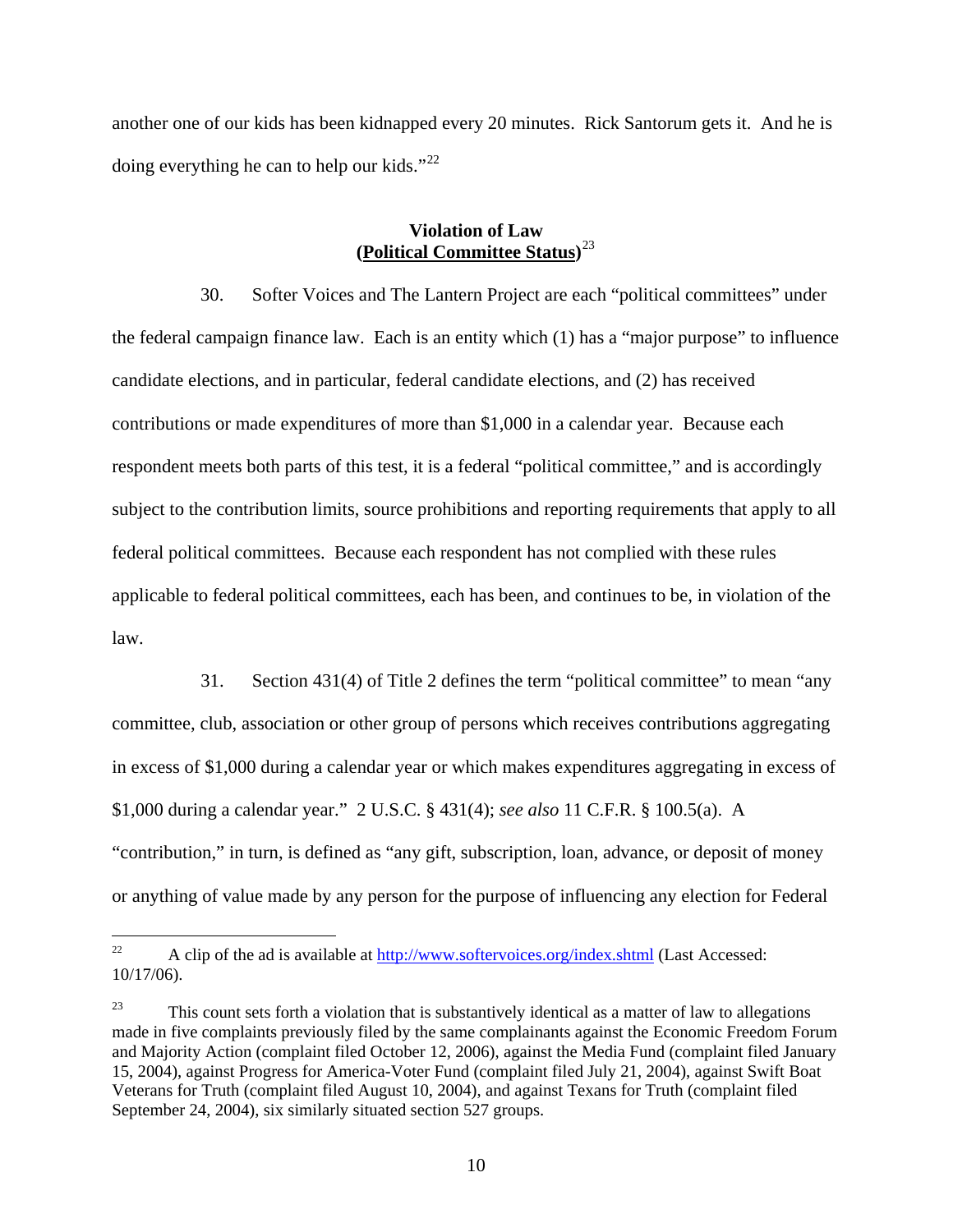office…." 2 U.S.C. § 431(8)(A). Similarly, an "expenditure" is defined as "any purchase, payment, distribution, loan, advance, deposit, or gift of money or anything of value, made by any person for the purpose of influencing any election for Federal office…." 2 U.S.C. § 431(9)(A).

32. Any entity which meets the definition of a "political committee" must file a "statement of organization" with the Federal Election Commission, 2 U.S.C. § 433, and periodic disclosure reports of its receipts and disbursements. 2 U.S.C. § 434. In addition, a "political committee" is subject to contribution limits, 2 U.S.C. §§  $441a(a)(1)$ ,  $441a(a)(2)$ , and source prohibitions, 2 U.S.C. § 441b(a), on the contributions it may receive and make. 2 U.S.C. § 441a(f). These rules apply even if the political committee is engaged only in independent spending. 11 C.F.R. § 110.1(n).

33. In *Buckley v. Valeo,* 424 U.S. 1 (1976), the Supreme Court construed the term "political committee" to "only encompass organizations that are under the control of a candidate or the major purpose of which is the nomination or election of a candidate." 424 U.S. at 79 (emphasis added). Again, in *FEC v. Massachusetts Citizens for Life,* 479 U.S. 238 (1986), the Court invoked the "major purpose" test and noted that if a group's independent spending activities "become so extensive that the organization's major purpose may be regarded as campaign activity, the corporation would be classified as a political committee." 479 U.S. at 262 (emphasis added). In that instance, the Court continued, it would become subject to the "obligations and restrictions applicable to those groups whose primary objective is to influence political campaigns." *Id.* (emphasis added). The Court in *McConnell* restated the "major purpose" test for political committee status as iterated in *Buckley*. 540 U.S. at 170 n.64.

34. In *FEC v. GOPAC,* 917 F. Supp. 851 (D.D.C. 1996), a single federal district court further narrowed the "major purpose" test to encompass not just the nomination or election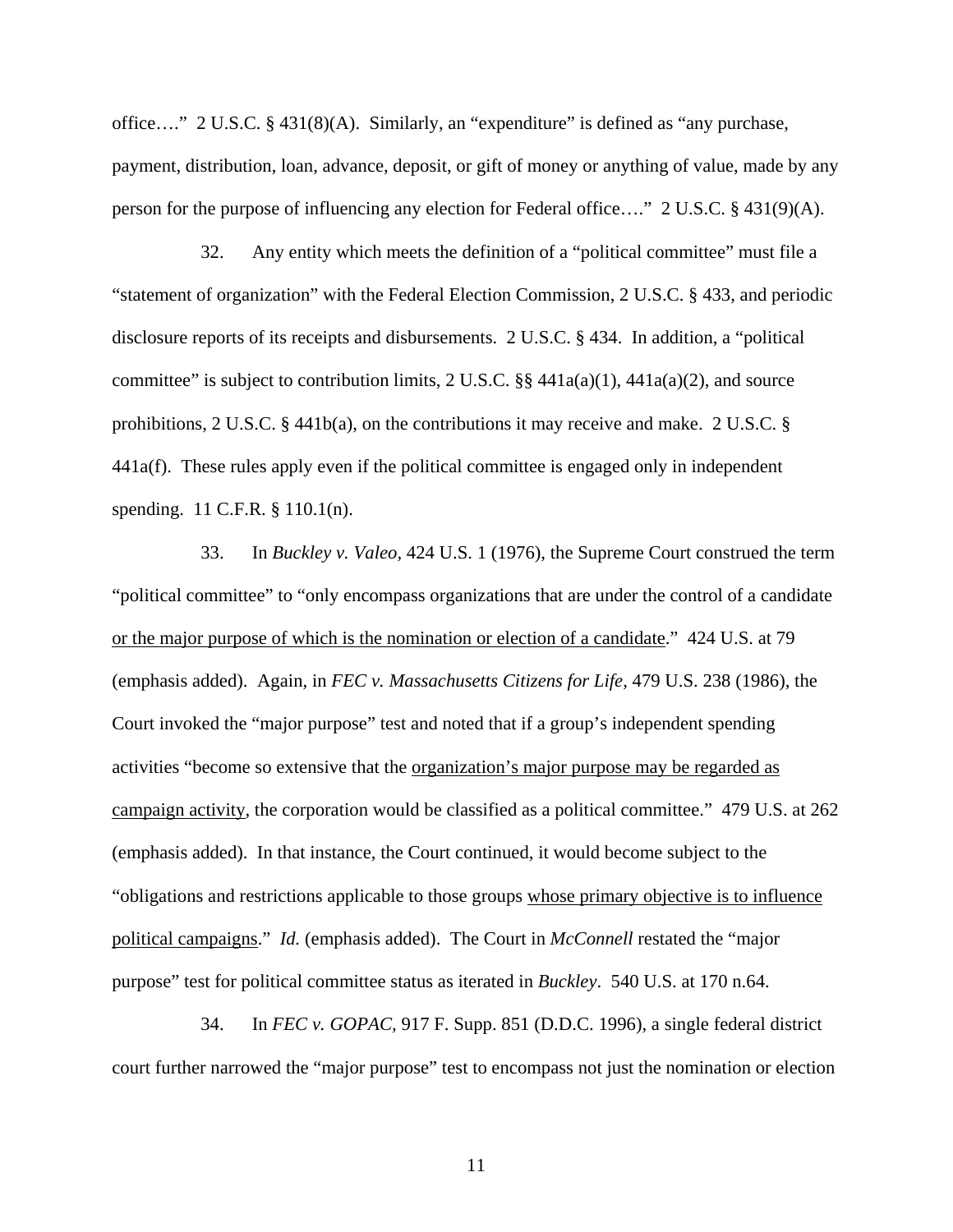of any candidate, but only "the nomination or election of a particular candidate or candidates for federal office." 917 F. Supp. at 859. Thus, the court said that "an organization is a 'political committee' under the Act if it received and/or expended \$1,000 or more and had as its major purpose the election of a particular candidate or candidates for federal office." *Id.* at 862. The court further said that an organization's purpose "may be evidenced by its public statements of its purpose or by other means, such as its expenditures in cash or in kind to or for the benefit of a particular candidate or candidates." *Id.*

35. For the reasons set forth above, there is a two prong test for "political committee" status under the federal campaign finance laws: (1) whether an entity or other group of persons has a "major purpose" of influencing the "nomination or election of a candidate," as stated by *Buckley,* or of influencing the "election of a particular candidate or candidates for federal office," as stated by *GOPAC,* and if so, (2) whether the entity or other group of persons receives "contributions" or makes "expenditures" of at least \$1,000 or more in a calendar year.

36. Prong 1: The "major purpose" test. Softer Voices and The Lantern Project each have a "major purpose" of influencing the election of a candidate, under *Buckley,* or of a "particular candidate or candidates for federal office," under *GOPAC.* Each respondent thus meets the first prong of the test for "political committee" status, under either *Buckley* or *GOPAC.*

37. First, each respondent is organized under section 527 of the Internal Revenue Code, 26 U.S.C. § 527, and is thus by definition a "political organization" that is operated "primarily" for the purpose of influencing candidate elections. Section 527 of the IRC provides tax exempt treatment for "exempt function" income received by any "political organization." The statute defines "political organization" to mean a "party, committee, association, fund, or other organization (whether or not incorporated) organized and operated primarily for the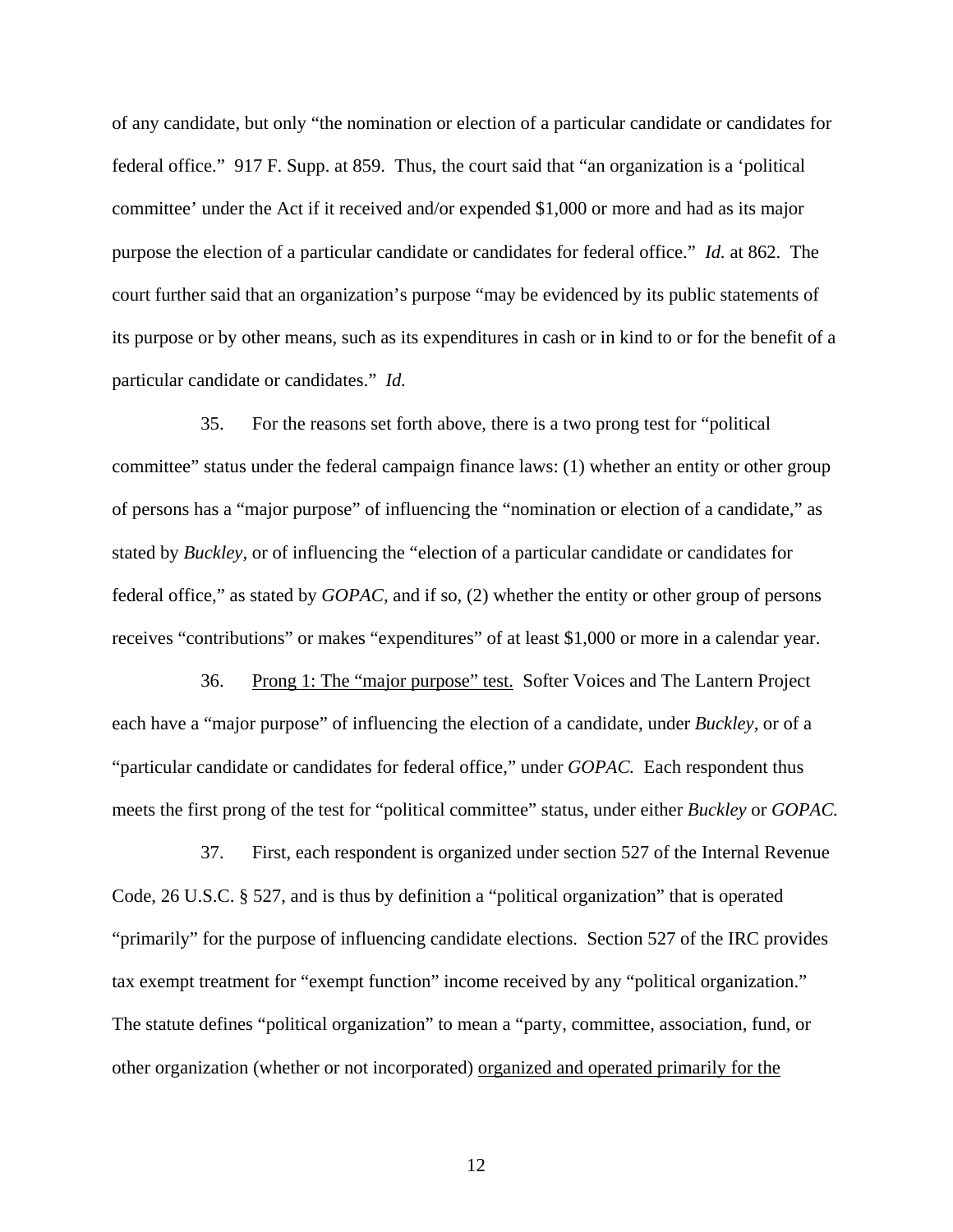purpose of directly or indirectly accepting contributions or making expenditures, or both, for an exempt function." 26 U.S.C. § 527(e)(1) (emphasis added). An "exempt function" is defined to mean the "function of influencing or attempting to influence the selection, nomination, election, or appointment of any individual to any Federal, State, or local public office or office in a political organization, or the election of Presidential or Vice Presidential electors…." 26 U.S.C. § 527(e)(2) (emphasis added). The Supreme Court said in *McConnell,* "Section 527 'political organizations' are, unlike § 501(c) groups, organized for the express purpose of engaging in partisan political activity." 540 U.S. at 174 n.67. The Court noted that 527 groups "by definition engage in partisan political activity." *Id.* at 177. A "political organization" as defined in section 527 must register as such with the Secretary of the Treasury, and must file periodic disclosure reports with the Secretary as required by section 527(j). Each respondent has registered as a "political organization" under section 527.

38. Thus, by definition, any entity that registers with the Secretary as a "political organization" under section 527 is "organized and operated primarily" for the purpose of "influencing or attempting to influence the selection, nomination, election or appointment of" an individual to public office. The Commission has cited the section 527 standard as identical to the "major purpose" prong of the test for "political committee" status. *See, e.g.,* Advisory Opinions 1996-13, 1996-3, 1995-11. Accordingly, any group that chooses to register as a "section 527 group" – including each respondent here – is, by definition, an entity "the major purpose of which is the nomination or election of a candidate...."<sup>[24](#page-12-0)</sup> Under the "major purpose" standard set forth in *Buckley*, this is sufficient to meet the first prong of the "political committee" test.

<span id="page-12-0"></span> $24$ 24 This would be true in all instances other than a 527 organization which is devoted to influencing the nomination or appointment of individuals to appointive office such as, *e.g.,* a judicial appointment, but this exception does not apply to the respondents here.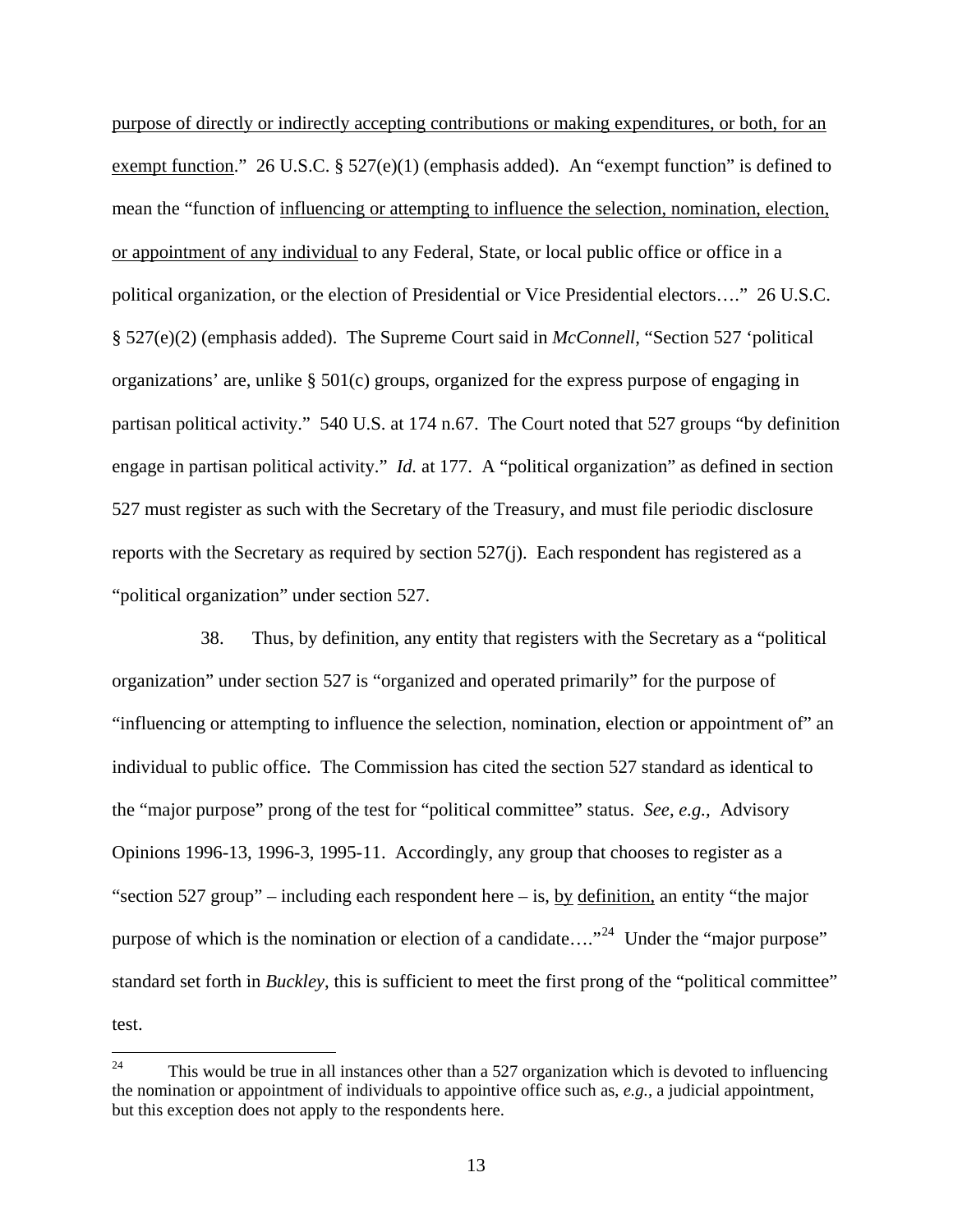39. Even if that standard is further narrowed by *GOPAC,* each respondent here has a "major purpose" of influencing the nomination or election of a "particular candidate or candidates for federal office…." 917 F. Supp. at 859. Each respondent is spending significant amounts on broadcast ads and mailings that expressly refer to, and attack or oppose, various candidates for Congress in the 2006 congressional elections. Thus, each respondent has a "major purpose" to support or oppose particular federal candidates, thus meeting even the most narrow definition under *GOPAC* of the first prong of the test for "political committee."

40. Prong 2: "Expenditures" of \$1,000. The second prong of the definition of "political committee" is met if an entity which meets the "major purpose" test also receives "contributions" or makes "expenditures" aggregating in excess of \$1,000 in a calendar year. Both "contributions" and "expenditures" are defined to mean funds received or disbursements made "for the purpose of influencing" any federal election. 2 U.S.C. § 431(8), (9).

41. This second prong test – whether a group has made \$1,000 in "expenditures" – is not limited by the "express advocacy" standard when applied to a section 527 group, such as the respondents here. Rather, the test for "expenditure" in this case is the statutory standard of whether disbursements have been made "for the purpose of influencing" any federal election, regardless of whether the disbursements were for any "express advocacy" communication. The Supreme Court made clear in *Buckley* that the "express advocacy" standard does not apply to an entity, like a section 527 group, which has a major purpose to influence candidate elections and is thus not subject to concerns of vagueness in drawing a line between issue discussion and electioneering activities. Groups such as section 527 "political organizations" are formed for the principal purpose of influencing candidate elections and, as explained by the Court in *Buckley,* their expenditures "can be assumed to fall within the core area sought to be addressed by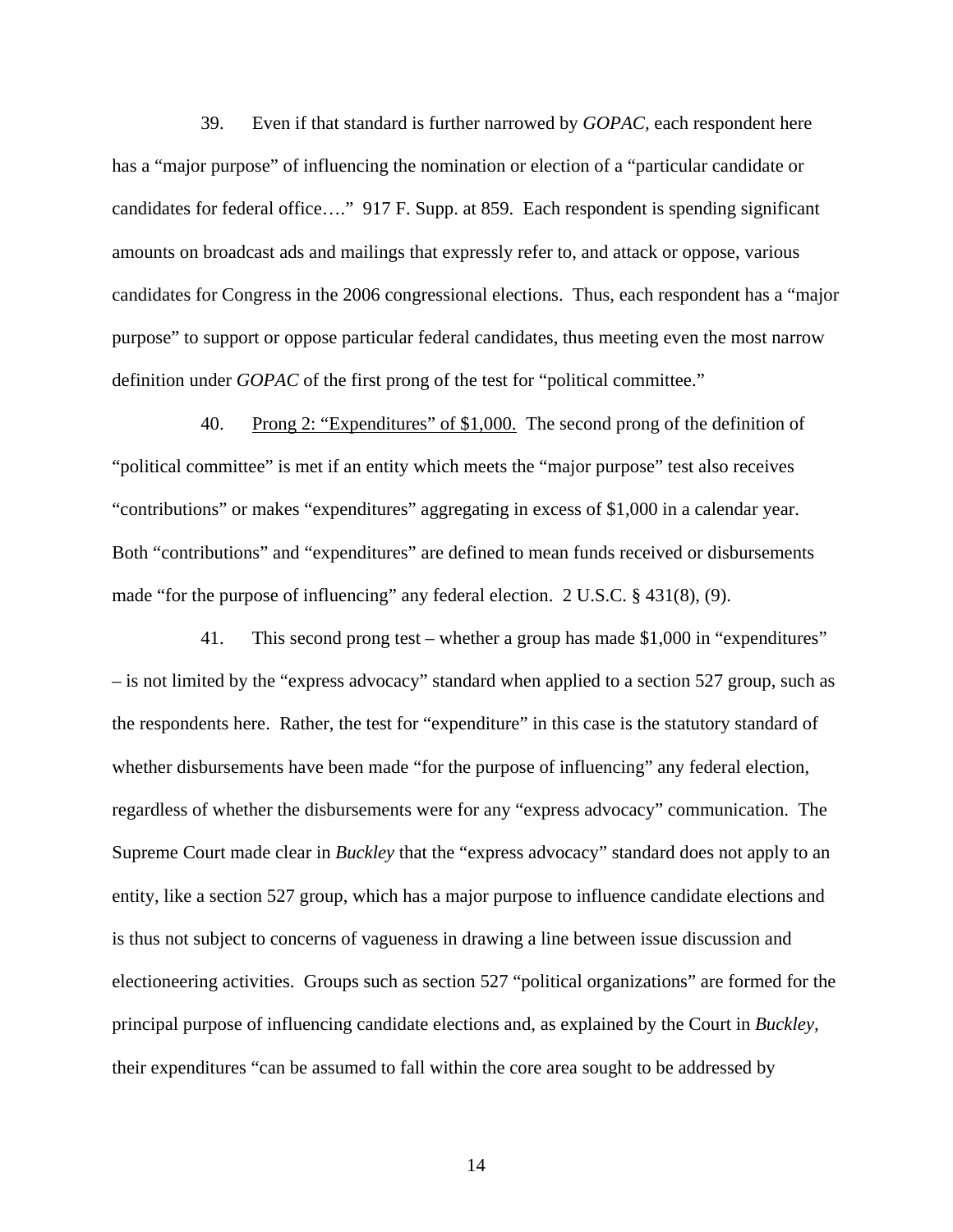Congress. They are, by definition, campaign related." 424 U.S. at 79.The Court affirmed this position in *McConnell.* 540 U.S. at 170, n.64. Thus, the "express advocacy" test, which the Supreme Court in *McConnell* deemed to be "functionally meaningless," 540 U.S. at 217, is not relevant to the question of whether a section 527 organization is making expenditures to influence the election of federal candidates.

42. The Commission has acknowledged that the "express advocacy" test is not relevant to the question of whether a section 527 organization is making "expenditures." In Ad. Op. 2006-20 (Unity 08), the Commission advised Unity 08, a section 527 organization, that "monies spent by Unity 08 to obtain ballot access through petition drives will be expenditures." Unity 08's proposed disbursements to obtain ballot access involved no "express advocacy." *See also*, Ad. Op. 1994-05 n.1 and Ad. Op. 1984-11 (finding non-express advocacy payments to be "expenditures').

43. Each respondent here has made "expenditures" in amounts far in excess of the \$1,000 threshold of the second prong of the test for "political committee" status. These expenditures have been and will be made for broadcast advertisements and mailings that attack or oppose, or promote or support, congressional candidates in the 2006 mid-term elections. These disbursements have been "for the purpose of influencing" federal elections, and thus constitute "expenditures" under the law.

44. Ads run by a section 527 "political organization" that promote, support, attack or oppose federal candidates are clearly for the purpose of influencing a federal election, even if such ads do not contain "express advocacy" or are not "electioneering communications," as defined in 2 U.S.C.  $\S$  434(f)(3)(A)(i). Because the "express advocacy" test does not apply to section 527 groups, and thus does not limit the statutory definition of "expenditures" made by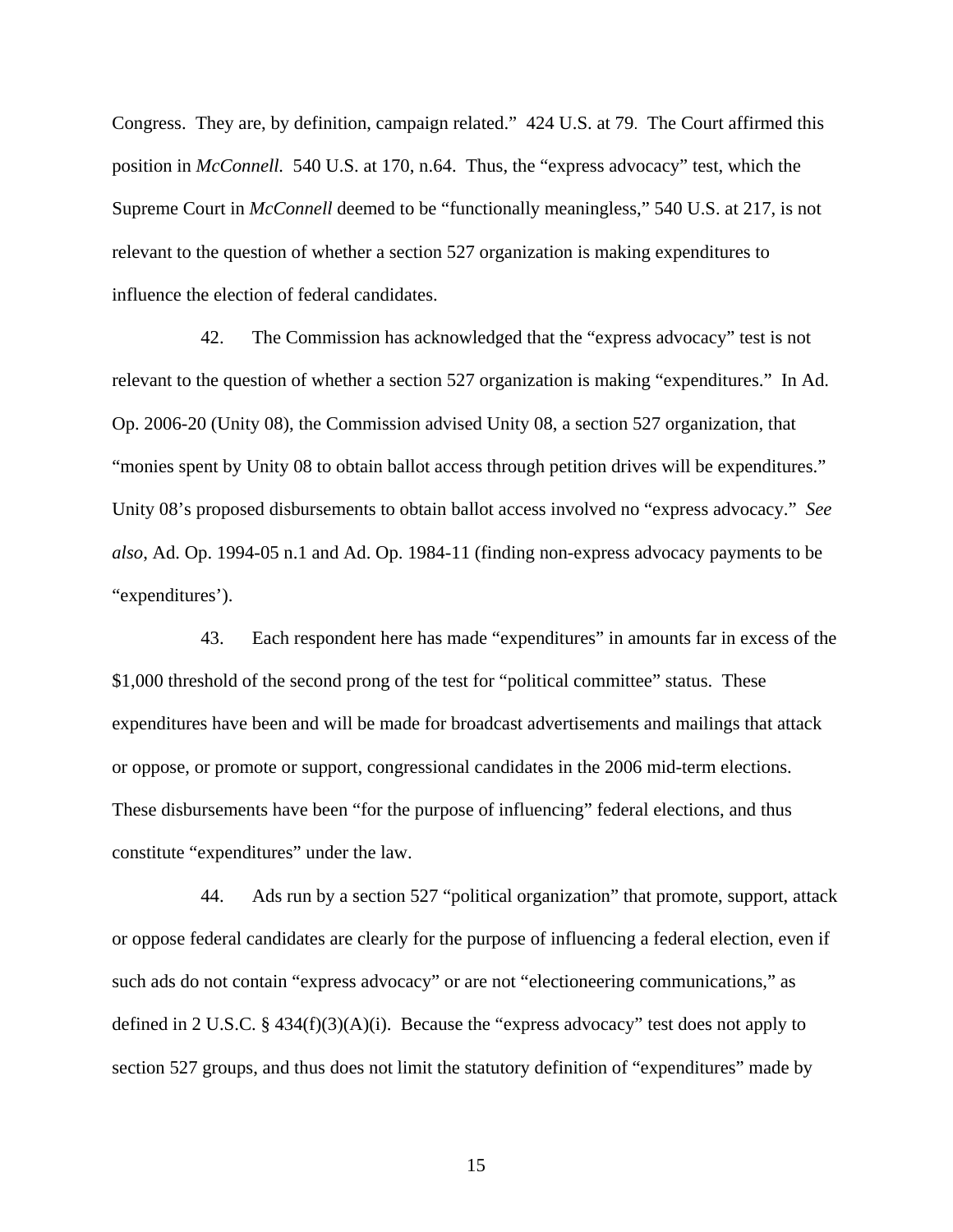such groups, the funds spent by each respondent here to attack or oppose, or promote or support, candidates for Congress in the 2006 election, are "expenditures." They are being made "for the purpose of influencing" the 2006 Pennsylvania Senate election.

45. Alternatively, even if the Commission were to incorrectly decide that the "express advocacy" test does apply to section 527 groups, the ads run by the respondents here meet that test as well under the Commission's existing regulations. The Commission regulations define "express advocacy" to include a communication that "when taken as a whole and with limited reference to external events…could only be interpreted by a reasonable person as containing advocacy of the election or defeat of one or more candidates because the electoral portion of the communication is unmistakable, unambiguous and suggestive of only one meaning and reasonable minds could not differ as to whether it encourages actions to elect or defeat one or more clearly identified candidates or encourages some other kind of action." 11 C.F.R. § 100.21(b). The ads run by the respondents, when taken as a whole, can only be interpreted by a reasonable person as supporting or opposing the election of particular candidates for Congress, and thus meet the Commission's existing regulatory definition of "express advocacy." Thus, the ads by the respondents here contain "express advocacy" and therefore constitute "expenditures."

46. Each respondent to date has not registered with the Commission as a federal political committee. It is presumably intending to make all of its disbursements regarding federal candidates from an account that does not comply with federal reporting requirements and contribution limits, and, in the case of The Lantern Fund, source prohibitions.

47. In sum, each respondent has a "major purpose" to support or oppose the election of one or more particular federal candidates, and it has spent far in excess of the statutory \$1,000 threshold amount on "expenditures" for this purpose. The Commission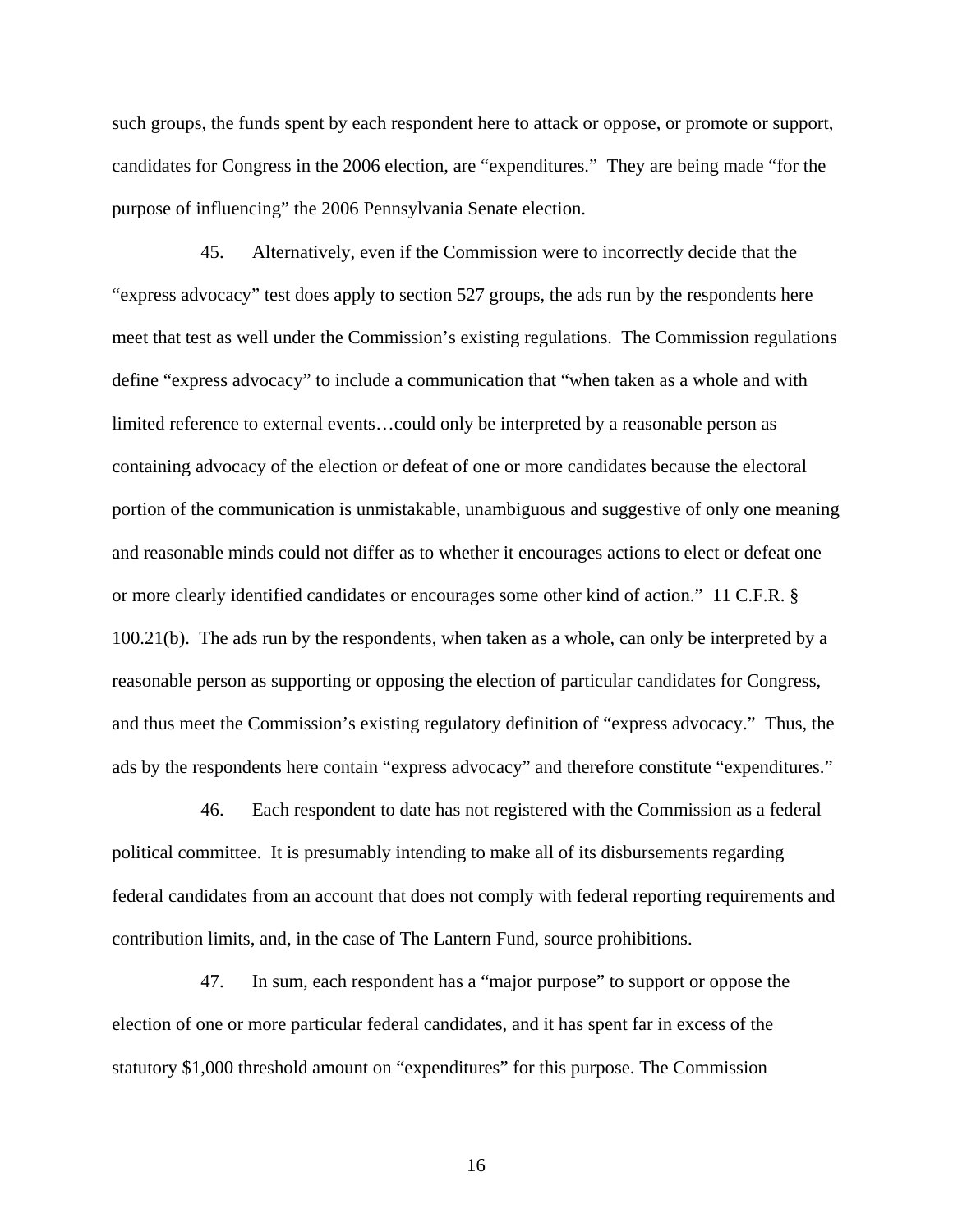accordingly should find that each respondent is a "political committee" under the Act. The respondents have not filed a statement of organization as a political committee, as required by 2 U.S.C. § 432, have not complied with the reporting requirements of 2 U.S.C. § 434, and have not complied with the contribution limits of 2 U.S.C. § 441a and, in the case of The Lantern Project, the source prohibitions of 2 U.S.C. § 441b. The Commission should accordingly find each respondent in violation of these provisions of law.

#### **Disclosure**

48. Because of the violations of law set forth above, the Commission and the public, including the complainants, are not receiving full and accurate public disclosure of the funds raised and spent by each respondent, as required by FECA. Because each respondent is a political committee, the funds received by each respondent are "contributions" subject to the mandatory federal reporting requirements of FECA and are required to be fully disclosed to the Commission and to the public, 2 U.S.C. § 434, including complainants. The donations received by each respondent, as a section 527 group which is not reporting to the Commission as a federal political committee, are subject only to reporting to the Internal Revenue Service under 26 U.S.C. § 527 and such disclosure may be avoided altogether if the recipient chooses to pay income tax on the donation. Further, section 527, unlike the FECA requirements applicable to political committees, does not require the reporting of the aggregate amount of unitemized contributions received by the group, so there is no basis to determine the total aggregate amount raised by such a section 527 group. Thus, to the extent that each respondent is wrongly treating contributions required to be reported under FECA instead as donations to a section 527 account, the public, including complainants, and the Commission have no assurance that all contributions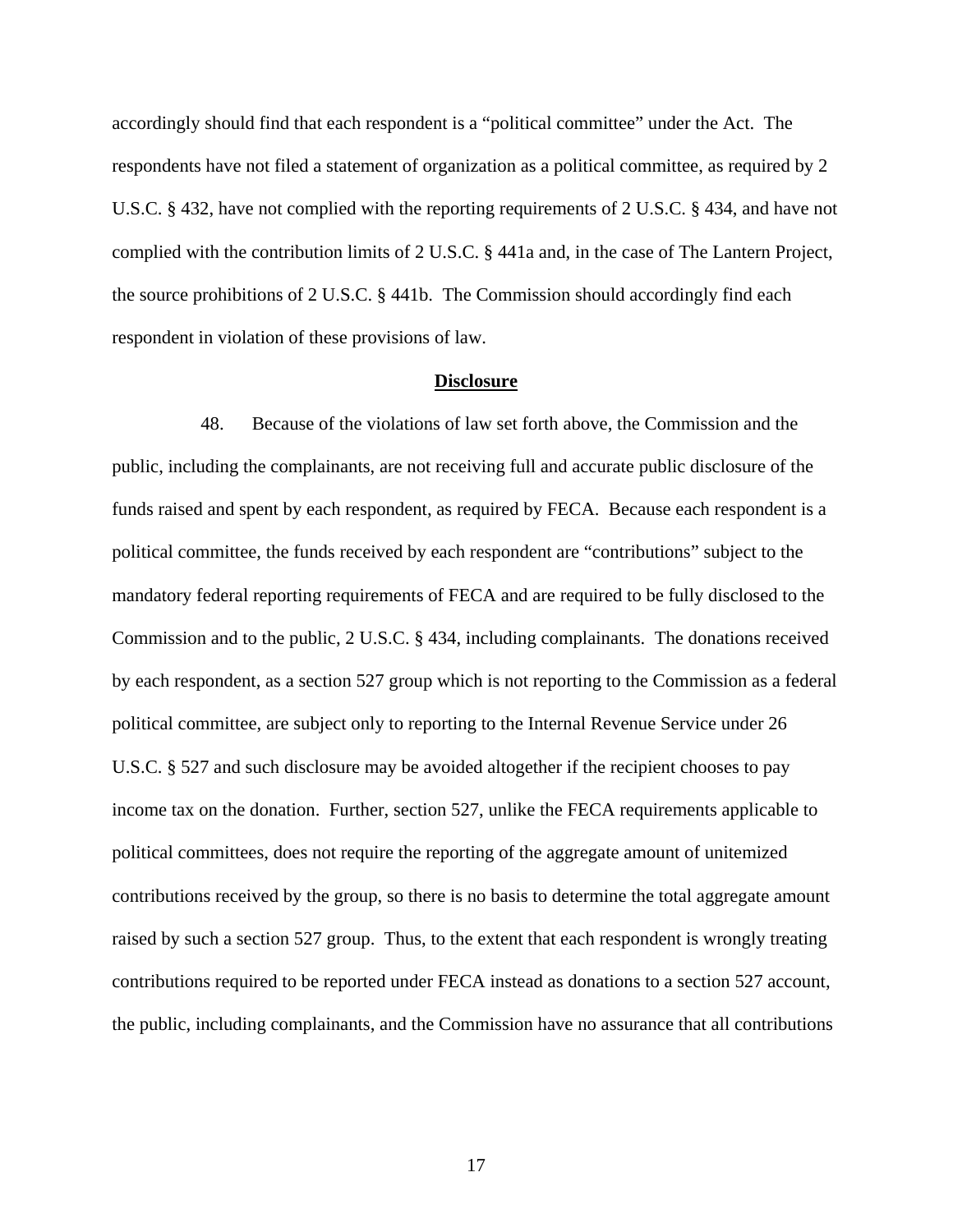required to be disclosed under FECA are properly being disclosed, or that the total amount of contributions to each respondent is being disclosed.

# **Prayer for Relief**

49. Wherefore, the Commission should conduct an immediate investigation under 2 U.S.C. §437g, should determine that The Lantern Project and Softer Voices have each violated 2 U.S.C. §§ 432, 434, 441a and, in the case of The Lantern Project, § 441b(a), and 11 C.F.R. § 114.4, should impose appropriate sanctions for such violations, should enjoin the each respondent from all such violations in the future, and should impose such additional remedies as are necessary and appropriate to ensure compliance with FECA and BCRA.

October 19, 2006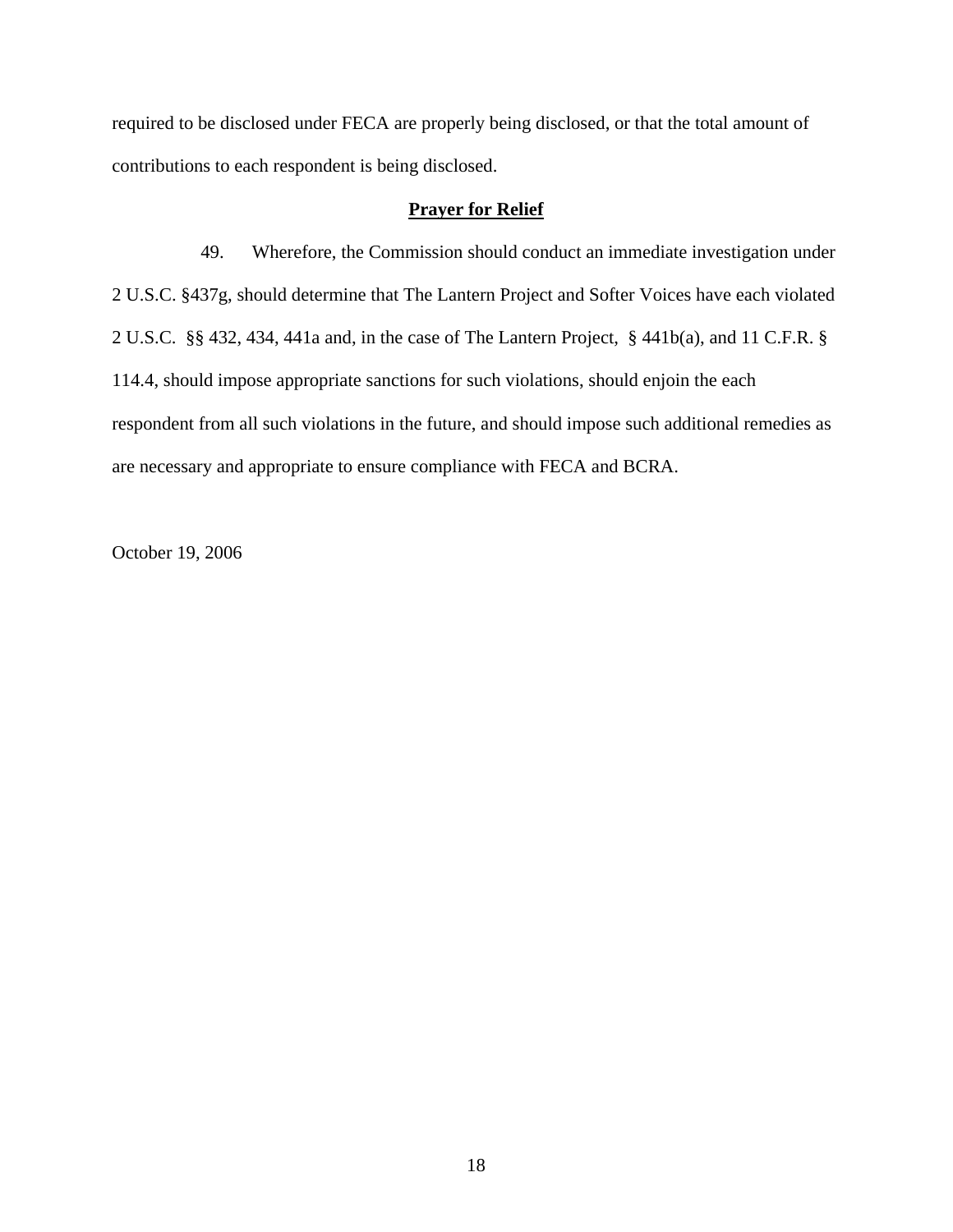Respectfully submitted,

 $\overline{\phantom{a}}$  , and the contract of the contract of the contract of the contract of the contract of the contract of the contract of the contract of the contract of the contract of the contract of the contract of the contrac

 Democracy 21, by Fred Wertheimer 1875 I Street, NW, Suite 500 Washington, DC 20006 202-429-2008

Campaign Legal Center, by J. Gerald Hebert 1640 Rhode Island Ave. NW, Suite 650 Washington, DC 20036 202-736-2200

\_\_\_\_\_\_\_\_\_\_\_\_\_\_\_\_\_\_\_\_\_\_\_\_\_\_\_

Donald J. Simon Sonosky, Chambers, Sachse Endreson & Perry LLP 1425 K Street NW – Suite 600 Washington, DC 20005 202-682-0240

Counsel for Democracy 21

Paul S. Ryan The Campaign Legal Center 1640 Rhode Island Avenue NW – Suite 650 Washington, DC 20036

Counsel to the Campaign Legal Center